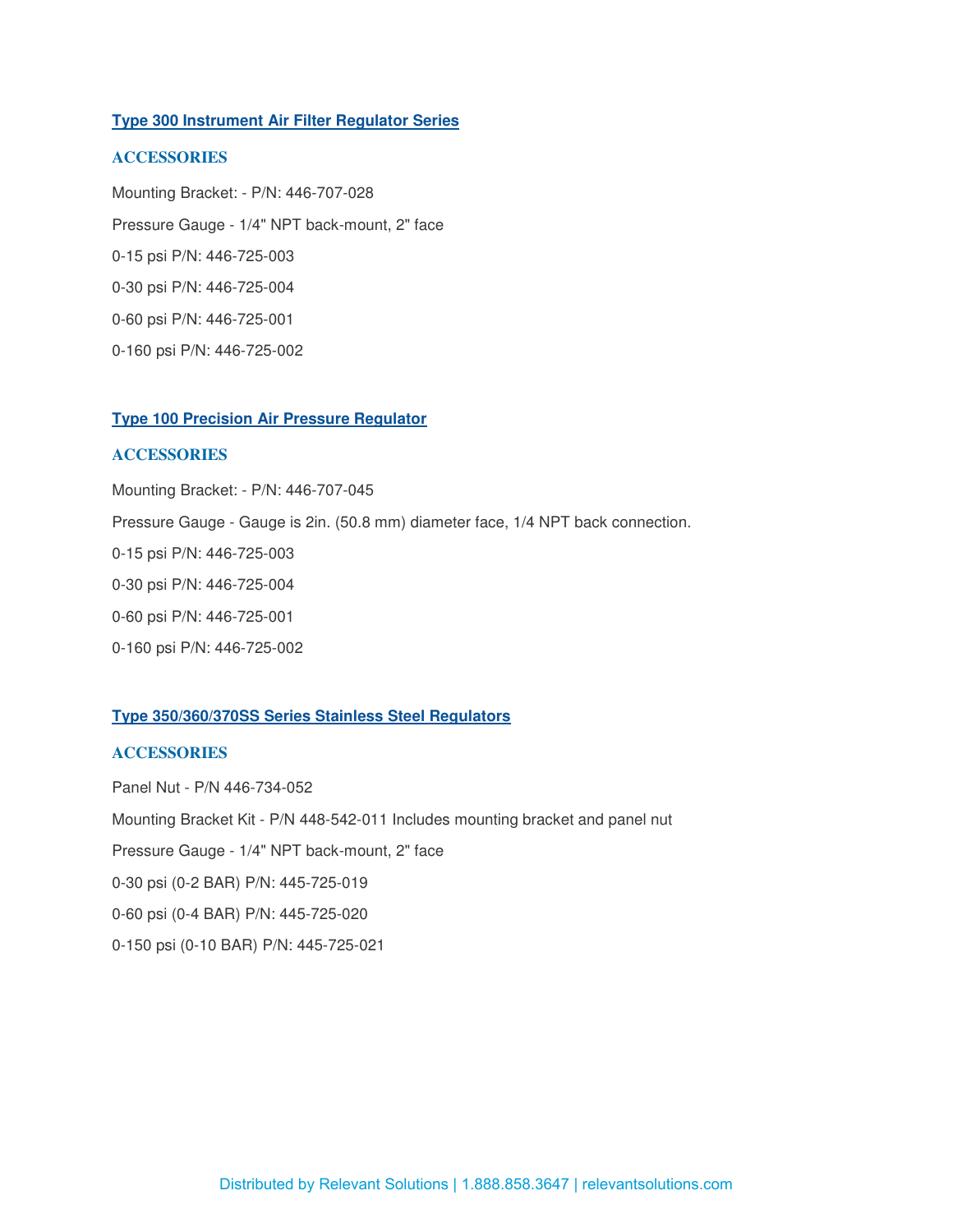# **Type 400 General Service Regulator**

# **ACCESSORIES**

G - Pressure Gauge: 2" face, back mounted. When specified with the

regulator the correct range will be supplied.

## Range P/N

0-15 psi P/N: 446-725-003

0-30 psi P/N: 446-725-004

0-60 psi P/N: 446-725-001

0-160 psi P/N: 446-725-002

B - Mounting Bracket: zinc-plated steel bracket for side mounting

P/N: 446-707-028

## **Type 700 High Flow Pressure Regulator**

# **ACCESSORIES**

Mounting Bracket: zinc-plated steel bracket for side mounting P/N 446-707-025.

Pressure Gauge: 2" face, back mounted. When specified with the regulator the correct range will be supplied.

Ranges include: 0-15 psig (0-1 BAR) P/N: 446-725-003 0-30 psig (0-2 BAR) P/N: 446-725-004 0-60 PSIG (0-4 BAR) P/N: 446-725-001 0-160 psig (0-11 BAR) P/N: 446-725-002

## **Type 700BP Precision Back Pressure Regulator**

## **ACCESSORIES**

Mounting Bracket: zinc-plated steel bracket for side mounting P/N 446-707-025.

Pressure Gauge: 2" face, back mounted. When specified with the regulator the correct range will be supplied. Ranges include: 0-15 psig (0-1 BAR) P/N: 446-725-003 0-30 psig (0-2 BAR) P/N: 446-725-004 0-60 PSIG (0-4 BAR) P/N: 446-725-001 0-150 psig (0-10 BAR) P/N: 446-725-002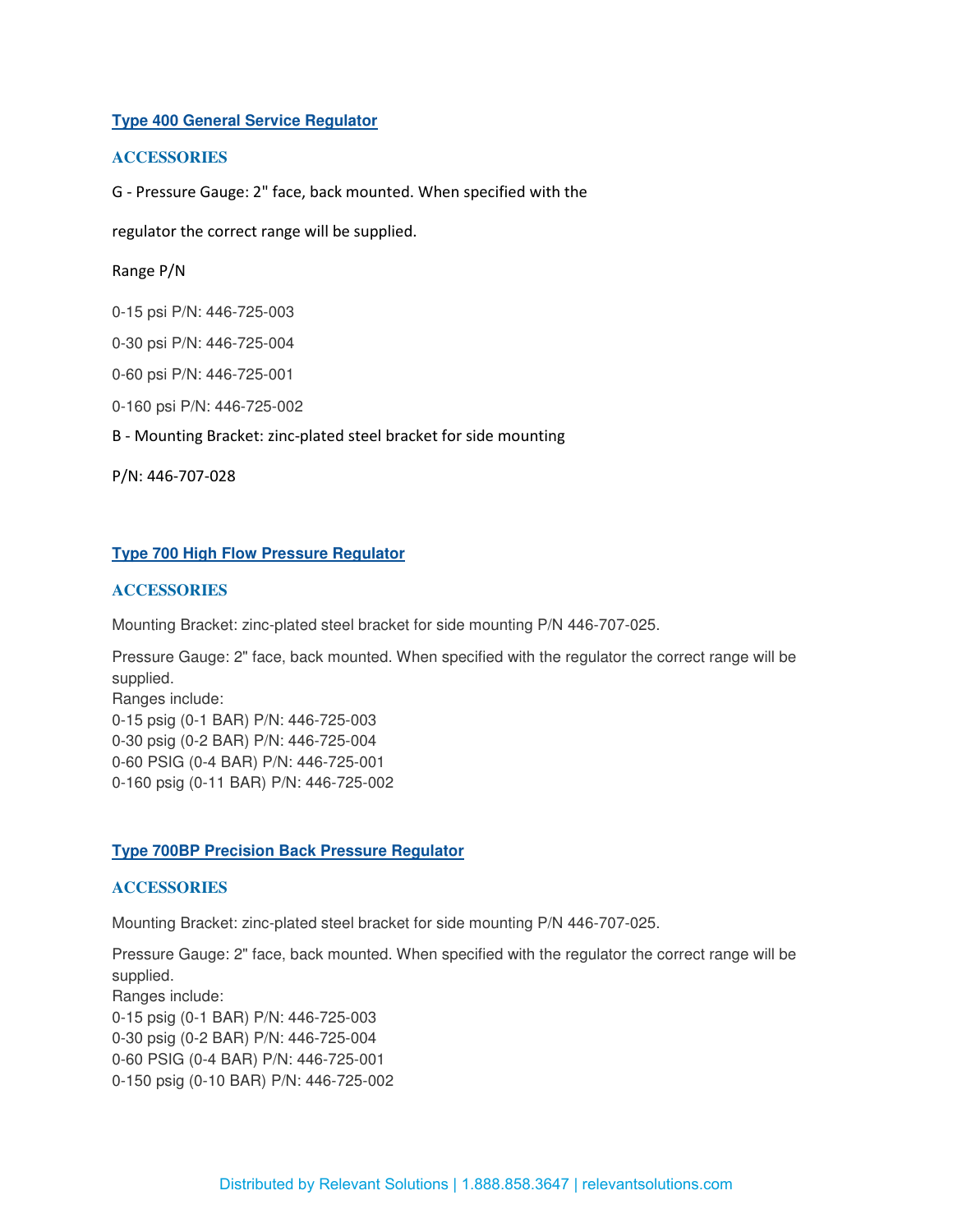# **P200 Pneumatic-to-Current P/I Transducers**

# **Accessories**

P200 - Pipe Mounting Kit - 2" bracket P/N: 748-542-010

# **Type 600 Volume Booster**

#### **Accessories**

G - Pressure Gauge: 2" face, back mounted. Dual scale

Ranges include: 0-15 psig (0-1 BAR) P/N: 446-725-003 0-30 psig (0-2 BAR) P/N: 446-725-004 0-60 PSIG (0-4 BAR) P/N: 446-725-001 0-150 psig (0-10 BAR) P/N: 446-725-002

B - Mounting Bracket: P/N 446-707-025

# **Type 650 Positive Bias Relay**

### **Accessories**

#### **Mounting Bracket: - P/N: 446-707-025**

Pressure Gauge: 0-15 psi P/N: 446-725-003 0-30 psi P/N: 446-725-004 0-60 psi P/N: 446-725-001 0-150 psi P/N: 446-725-002

#### **Type 6000 Volume Booster**

#### **Accessories**

**Mounting Bracket (304 stainless steel): P/N: 436-707-067**